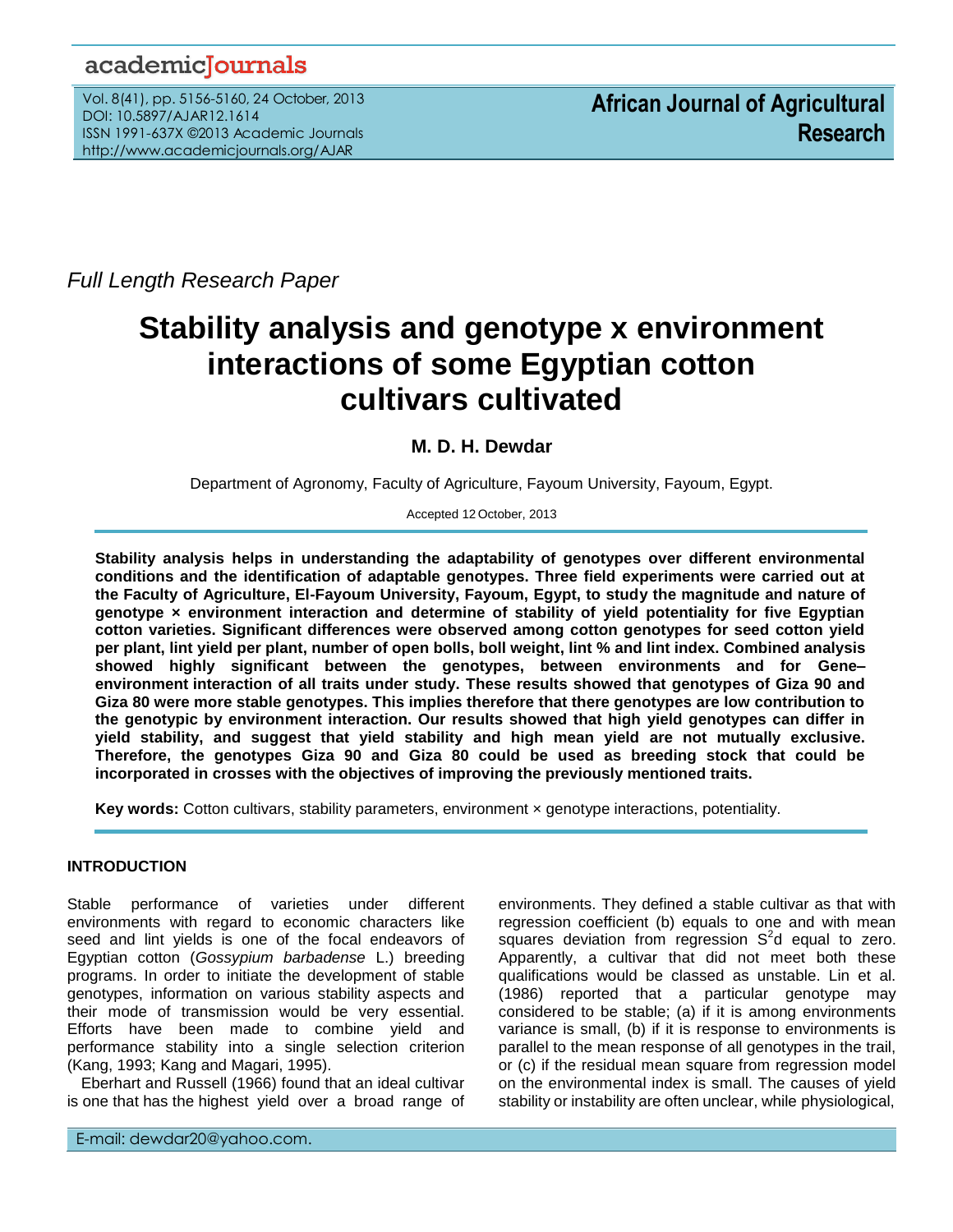| Pedigree           |
|--------------------|
| Giza 83 x Dandara  |
| Giza 77 x Giza 45  |
| Giza 66 x Giza 73  |
| Giza 75 x Giza 81  |
| Giza 59A x Giza51B |
|                    |

\*Cotton Research Institute, ARC, Egypt.

physiological, morphological and phonological mechanisms that impart stability are diverse (Abo El-Zahab et al., 1994).

Seyam et al. (1994) reported that average genotypic stability degree was found for seed index in Giza 80 and Giza 83, lint percentage in Giza 83 and lint index in Giza 81. Badr (1999) found average genotypic stability degree for seed and lint yields in Giza 86, Giza 87 and Giza 88, boll weight in Giza 85 and Giza 87 and seed index in Giza 85, Giza 86 and Giza 89. Various researches that is, Bakheit et al. *(*2009) in Egyptian clover, Mosa et al. (2009), Abd El-Moula (2011) and Abdallah et al. (2011) in maize, Darwish et al. (2011) in mungbean, El-Kadi et al. (2011) in lentil and Ghazy et al. (2012) in sorghum have been used different stability parameters to assess adaptation and yield stability of promising genotypes across environments to select the superior and adaptable genotypes. In the light of the previously mentioned aspects, the present study aimed to investigate the relative stability performance of five cotton genotypes over 6 different environments through comparing the stability parameters of those genotypes.

#### **MATERIALS AND METHODS**

The present study was carried out at the experimental farm of the Faculty of Agriculture, El-Fayoum Univ., Fayoum, Egypt. Two planting dates ( $1<sup>st</sup>$  of March and  $1<sup>st</sup>$  of April) and three growing seasons (2009, 2010 and 2011) provided a total of 6 environments. Five varieties of Egyptian cotton (*Gossypium barbadense* L.) namely; Giza 90, Giza 88, Giza 80, Giza 86 and Giza 70 were evaluated under different six environments. Pedigree of cotton genotypes are shown in Table 1. The aforementioned varieties were grown in a split- plot design with five replications. Dates of sowing were assigned to main plots and varieties to sub-plots. The sub plot area was  $3 \times 7$  m = 21 m<sup>2</sup> and contained 5 rows each of 60 cm wide and 7 m long. Distance between hills was 20 cm and each hill was thinned to two plants. All cultural practices were applied as usually done in the ordinary cotton fields, except for the variables under study. The characters studied were seed cotton yield per plant (g), lint yield per plant (g), number of open bolls, boll weight  $(g)$ , lint % and lint index  $(g)$ .

#### **Statistical analysis**

Data from each of six environments (combination of dates and years) were analysis. Test of homogeneity, commonly known as the

Bartlet's test was made according to Gomez and Gomez (1984). Two stability techniques were used for comparing cotton genotypes as follows:

(1) Eberhart and Russel (1966), in this analysis two parameters were obtained, b and  $S<sup>2</sup>d$  (regression coefficient and mean squares of deviation from regression, respectively) of the performance on environmental indices.

(2) The yield- stability statistic (YSi) as developed by Kang (1993), the mechanism of yield stability (Kang, 1993) has been finalized through yield components. Yield- stability (YS;) statistic was calculated using the program STABLE (a basic program for calculating stability and yield – stability statistic) after Kang and Magari (1995). Data of sowing dates and years were used for calculating the genotypes stability indices across all environments.

#### **RESULTS AND DISCUSSION**

#### **Analysis of variance**

The results of joint analysis of variance for all studied traits (Table 2) showed that the mean squares of environment  $\times$  genotype interactions were highly significant for seed cotton yield per plant, lint yield per plant, boll weight, number of open boll, lint percentage and lint index traits. Thus, it appeared important to determine stability degree for each genotypes. Environment + genotypes  $\times$  environment (linear) interactions were partitioned into environment (linear), genotypes × environment (linear) interaction (sum of squares due to regression,  $b_i$ ) and unexplainable deviation from regression (pooled deviation mean squares,  $S^2$ d).

Mean squares due to environment (linear) and linear interaction genotypes × environment were highly significantly for all traits studied. The first effect means that differences on environments (sowing dates and years) will generate disparities on cultivar responses; while the later effect indicates that there are genetic divergences among cultivars taking into account their responses variation of environmental conditions. The main cause of the differences among genotypes in their yield stability trails was the wide occurrence of Gene– environment interaction (Eberhart and Russell, 1966; Freeman and Perkins, 1971). Similar results were found by (Ibrahim et al., 2000; Abdallah et al., 2011).

In other word, pooled of deviation mean squares were highly significantly for boll weight and lint index indicating that the major components for differences in stability were due to deviation from linear function. Therefore, it may be concluded that the relatively unpredictable components of the interaction may be more important than the predictable components. In this respect, the investigators proved that the environmental variation can be classified into predictable and unpredictable variation (Mead et al., 1986; Becker and Leon, 1988). The predictable once caused by more permanent features, while the unpredictable variations are caused by year to year fluctuations in weathers, insect infestation and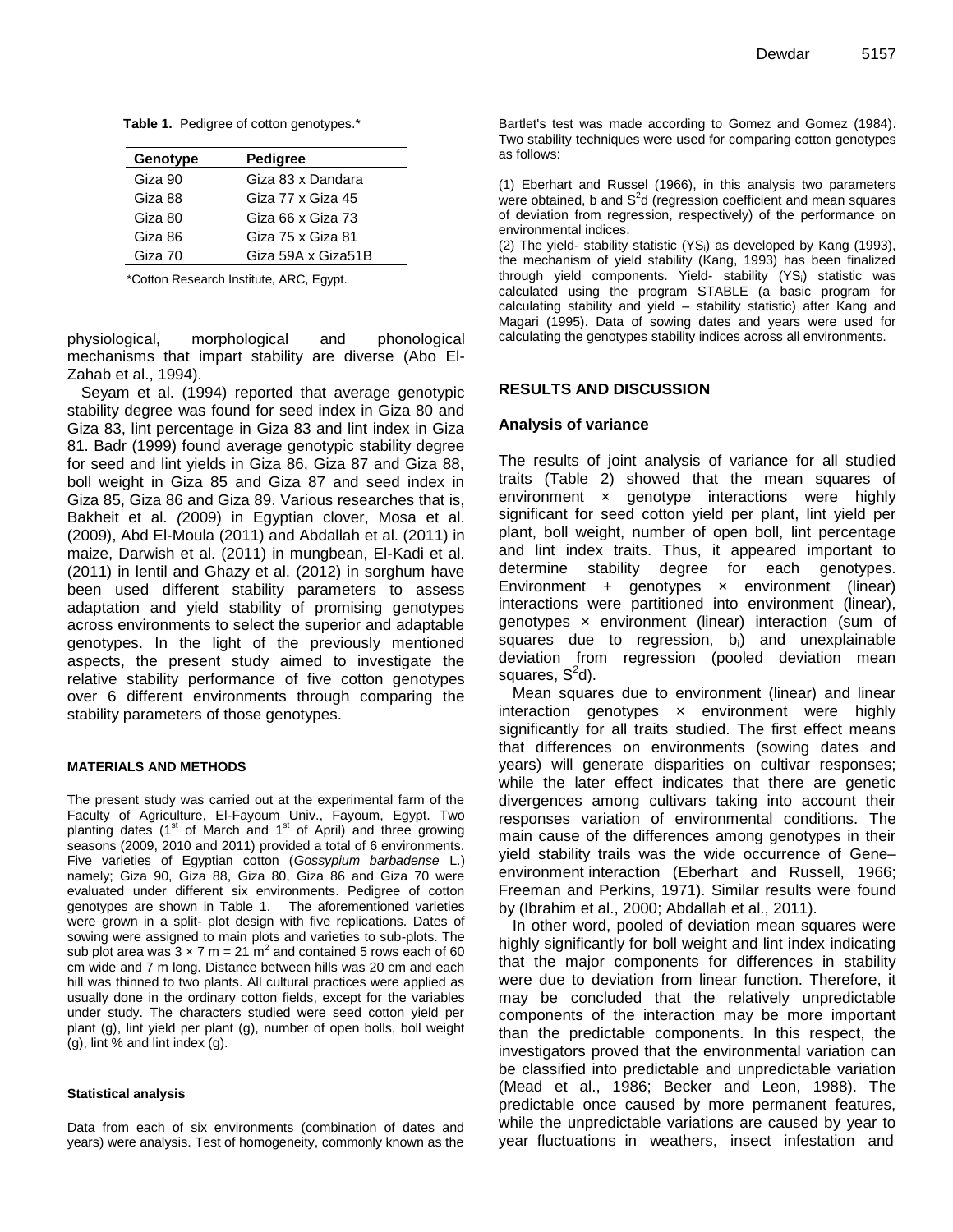| Sources of variance          | d.f. | Seed cotton yield/plant | Lint yield<br>/plant | <b>Boll</b><br>weight | <b>Number</b><br>open bolls | Lint<br>percentage | Lint<br>index |
|------------------------------|------|-------------------------|----------------------|-----------------------|-----------------------------|--------------------|---------------|
| Genotypes (G)                | 4    | 666.26**                | 458.176**            | $1.157**$             | 36.788**                    | 27.404**           | $10.270**$    |
| $G \times E$                 | 20   | 12.966**                | 5.692**              | $0.0093**$            | $1.118**$                   | $0.3744**$         | $6.4E-02**$   |
| $(G \times E)$ + Environment | 25   | 49.111**                | $9.359**$            | $0.0587**$            | 97.095**                    | 3.815**            | $0.8303**$    |
| Environment (Linear)         | 1    | 1141.32**               | 211.221**            | $1.406**$             | 95.984**                    | 92.902**           | 20.326**      |
| $G \times E$ (Linear)        | 4    | 19.746**                | $5.485**$            | $0.0057**$            | 0.2152                      | 0.0620             | $0.0964**$    |
| Pooled deviation             | 20   | 0.3831                  | 0.0415               | $0.0020**$            | 0.0125                      | 0.1127             | $0.0023**$    |
| Giza 90                      | 4    | 0.0787                  | 0.0136               | 0.0003                | 0.0023                      | 0.2717             | 0.0007        |
| Giza 88                      | 4    | 0.2181                  | 0.0069               | 0.0001                | 0.0313                      | 0.1537             | 0.0015        |
| Giza 80                      | 4    | 0.8705                  | 0.0693               | $0.0065**$            | 0.0008                      | 0.0395             | 0.0002        |
| Giza 86                      | 4    | 0.4654                  | 0.0968               | $0.0020**$            | 0.0069                      | 0.0407             | 0.0061        |
| Giza 70                      | 4    | 0.2839                  | 0.0209               | 0.0011                | 0.0213                      | 0.0577             | 0.0030        |
| Pooled error                 | 120  | 1.2189                  | 0.1681               | 0.0002                | 0.1489                      | 0.1763             | 0.0016        |

**Table 2.** Stability analysis of variance of five Egyptian cotton genotypes over six environments for the studied traits**.** 

\* ,\*\*Significant differences at 0.05 and 0.01 levels of probability, respectively.

disease infections. These results were found by Abo El-Zahab et al. (1994); Abd El-Moula (2011) and Ghazy et al. (2012).

#### **Conventional and yield stability**

Estimates of various stability parameters of five cotton genotypes with respect to seed cotton yield per plant, lint yield per plant, boll weight, number of open boll, lint percentage and lint index traits are presented in (Table 3). Stability parameters are: (1) the average (x) for different traits, (2) the regression coefficient (b) of the performance on environmental indices, (3) the squared deviation (S<sup>2</sup>d) from regression, and (4) a yield-stability statistic (YS<sub>i</sub>) developed for simultaneous selection for yield and stability. Results indicated that the average values of all studied traits for all evaluated cotton genotypes greatly and significant differed from one environment to another.

#### **Mean performance and yield stability statistic**

Mean performance and yield stability statistic for the above mentioned traits are shown in (Table 3). Giza 90 followed by Giza 80 showed high mean performances for all the studied traits. Also, Giza 86 exhibited moderate mean performances of SCY, LY, BW , No.OB , L % , and LI , While Giza 88 and Giza 70 gave the lowest values. This means the two genotypes Giza 90 and Giza 80 may be used breeding materials in breeding cotton programs. The presence of GE interaction (Table 2) indicated that conclusions based solely on genotypes means were not reliable. Genotypes responded differently to changes in environments; therefore, measure of stability  $(YS<sub>i</sub>)$  was deemed appropriate (Table 3). Yield stability according to Kang (1993), revealed that Giza 90 and Giza 80 were stable for all studied traits. In the meantime, Giza 86 was stable for SCY, No. OB, and LI. But, Giza 88 was stable only for boll weight. Contrary, Giza 70 was unstable genotype for all studied traits according to Kang (1993). These results are in harmony with those obtained (Abo El-Zahab et al., 1994; Seyam et al., 1994; Badr, 1999). These results indicated that, the above mentioned two genotypes Giza 90 and Giza 80 are considered as ideal stable genotypes (according (YS<sub>i</sub>) measurement) for all traits studied. Thus, may be used as a breeding materials that could be incorporated in crosses with the objectives of improving the previously traits mentioned. Similar conclusion was reported by Khalifa et al. (2010) when they estimated the stability of cotton genotypes using the methods of yield stability statistics according to model of Kang and Magari (1995).

#### **Conventional stability parameters**

Taking into account two parameters of stability ( $b_i$  and  $S<sup>2</sup>d$ , it is interesting to note that the results in (Table 3), showed clearly that the regression of average mean performances of genotypes on the environmental index resulted in regression coefficients (b<sub>i</sub>) values. The b values obtained did not deviate significantly from the unity for all genotypes in all studied traits.

In this respect, the two genotypes Giza 90 Giza 80 met the two criteria (b did not differ significantly from one and S<sup>2</sup>d close significantly from zero or equal zero). Eberhart and Russell (1966) defined an ideal genotype of an annual crop as the one with the highest yield over a wide rang of environments, a regression coefficient of one and a deviation from regression close to zero as possible ( $S^2$ d  $= 0$ ).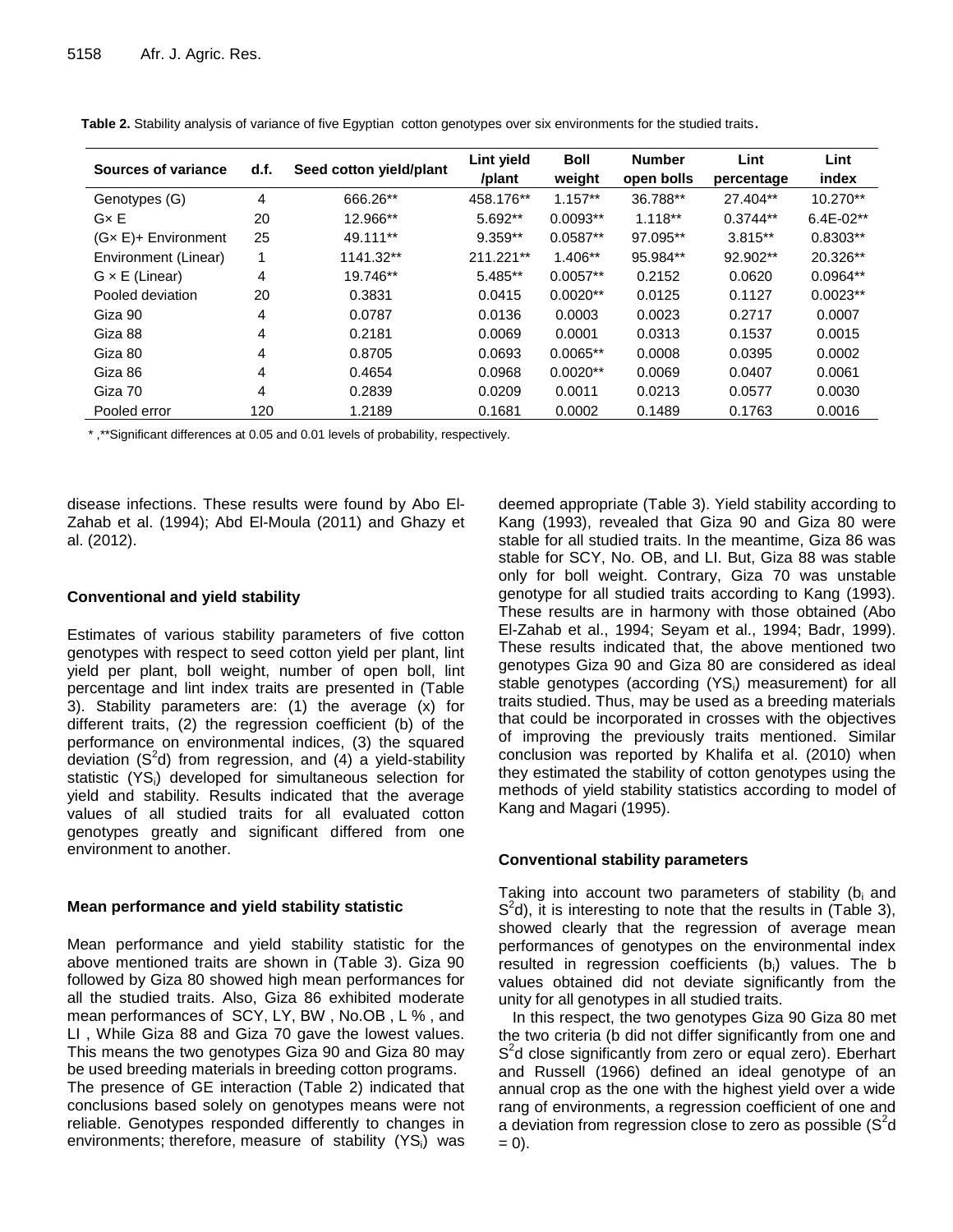| <b>Traits</b> | Sta./Geno.       | Giza 90      | Giza 88      | Giza 80      | Giza 86       | Giza 70   | LSD <sub>0.05</sub> |
|---------------|------------------|--------------|--------------|--------------|---------------|-----------|---------------------|
| S.C.Y./P.     | Mean             | 40.16        | 17.36        | 31.80        | 24.13         | 14.15     | 0.61                |
|               | b                | 0.61         | $1.27**$     | 0.85         | $0.93**$      | $1.31**$  |                     |
|               | S <sub>2</sub> d | 0.014        | 0.010        | 0.034        | 0.075         | $0.093**$ |                     |
|               | YSi              | $0\sqrt{ }$  | -9           | $-1\sqrt{ }$ | $0\sqrt{}$    | $-10$     |                     |
| L.Y./P.       | Mean             | 15.51        | 6.09         | 11.86        | 8.74          | 4.73      |                     |
|               | b                | 0.56         | $1.30**$     | 0.78         | $0.91**$      | $1.43**$  |                     |
|               | S <sub>2</sub> d | 0.015        | 0.016        | 0.009        | 0.007         | $0.015**$ | 0.17                |
|               |                  | $0\sqrt{ }$  |              | $-1\sqrt{ }$ | $0\sqrt{ }$   |           |                     |
|               | YSi              |              | -9           |              |               | $-10$     |                     |
|               | Mean             | 2.86         | 1.90         | 2.48         | 2.23          | 1.77      |                     |
|               | b                | 0.95         | 1.01         | 0.70         | 0.95          | $0.85***$ |                     |
| B.W.          | S <sub>2</sub> d | 0.00         | 0.00         | 0.006        | 0.002         | 0.001     | 0.007               |
|               | YSi              | 8 $\sqrt{ }$ | $-1\sqrt{ }$ | $-1\sqrt{ }$ | -8            | $-10$     |                     |
|               | Mean             | 13.89        | 8.89         | 12.38        | 10.64         | 7.83      | 0.21                |
|               | b                | 0.82         | $1.04**$     | 0.95         | $1.05***$     | $1.09**$  |                     |
| No. 0.B.      | S <sub>2</sub> d | 0.014        | 0.011        | 0.015        | 0.013         | 0.017     |                     |
|               | YSi              | $0\sqrt{ }$  | -9           | $-1\sqrt{ }$ | $2\sqrt{ }$   | $-10$     |                     |
|               |                  |              |              |              |               |           |                     |
| L.%           | Mean             | 38.30        | 34.58        | 37.34        | 35.84         | 32.95     | 0.24                |
|               | b                | 1.01         | 0.92         | 0.97         | 0.98          | $1.08***$ |                     |
|               | S <sub>2</sub> d | 0.09         | 0.02         | 0.13         | 0.14          | 0.12      |                     |
|               | YSi              | $0\sqrt{}$   | -9           | $-1\sqrt{ }$ | -4 $\sqrt{ }$ | $-10$     |                     |
|               | Mean             | 6.21         | 3.16         | 5.25         | 4.35          | 2.91      |                     |
| L.I.          | b                | 0.90         | 1.09         | 0.89         | 0.99          | $1.19**$  | 0.02                |
|               | S <sub>2</sub> d | 0.001        | 0.00         | 0.001        | 0.004         | 0.001     |                     |
|               | YSi              | $0\sqrt{}$   | -9           | $-1\sqrt{ }$ | -8            | $-10$     |                     |
|               |                  |              |              |              |               |           |                     |

**Table 3.** Mean performance and stability parameters for different genotypes of Egyptian cotton over six environments.

SCY/P, LY/P, BW, NO.OP, L% and LI: denote seed cotton yield per plant, lint yield per plant, boll weight, number open boll, lint % and lint index, respectively.  $\sqrt{ }$  = Stable genotypes on basis of yield stability statistics (YSi). \*\* Significant at P = 0.05 and 0.01, respectively, also indicates that the genotype performance across environments was unstable.

Also, Giza 90 and Giza 80 met criterion high  $(YS_i)$ . According to these assumptions, it could be concluded that the two genotypes (Giza 90 and Giza 80) might exhibited not only broad adaptability to all environments but also highly predictable yields. This indicates that cotton breeders should consider environmental conditions and stability as a criterion for selecting high yielding cultivars. Similar conclusion was reported by Mosa et al. (2009); Abd El-Moula (2011) and Abdallah et al. (2011) when they estimated the stability parameters in different crops by using the model of Eberhart and Russell (1966).

#### **Conclusion**

(1) Among the genotypes used in this study, Giza 90 and Giza 80 showed high seed and lint yield and were found

to be stable across the studied environments. Therefore, could be used in breeding programs, for development of high yield stable genotypes across environments for future use.

(2) Yield stability selection method was better than conventional selection in isolating and selecting the elite and adaptable genotypes when G x E interaction was significant.

(3) Our results showed that high yield genotypes can differ in yield stability, and suggest that yield stability and high mean yield are not mutually exclusive.

#### **REFERENCES**

- Abd El-Moula MA (2011). Yield stability and genotype-environment interaction of some promising yellow maize hybrids. Egypt. J. Plant Breed. 15(4):63-74.
- Abdallah TA, Abd El-Moula MA, El-Koomy MBA, Mostafa MA, Khalil MAG (2011). Genotype x environment interaction and stability